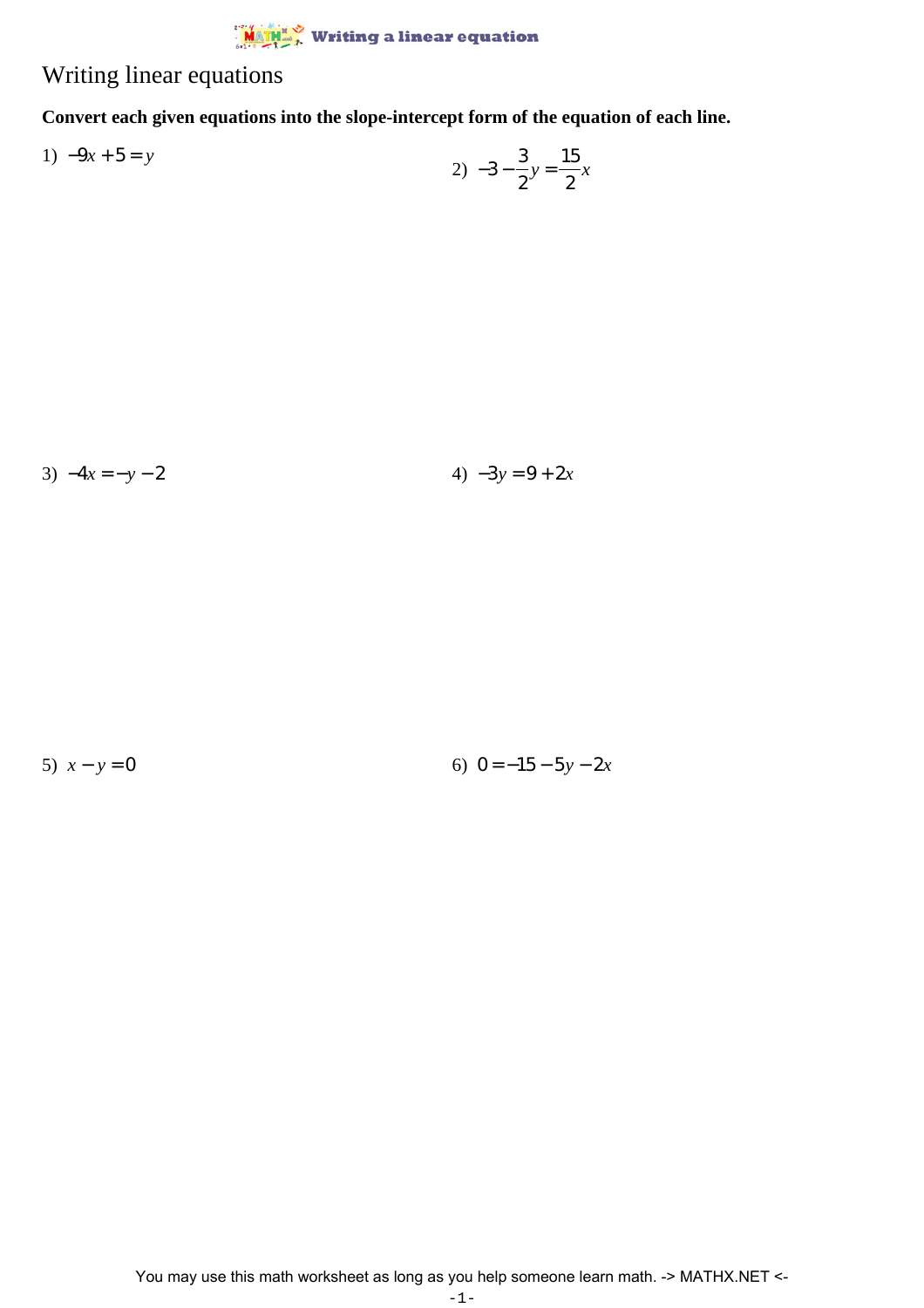$$
7) -1 = \frac{2}{3}x + \frac{1}{4}y
$$

9) 
$$
-1 - y = -\frac{3}{2}x
$$
 10)  $-5 = -5y - 3x$ 

$$
11) -3x = -10 + 2y \qquad 12) 0 = 3y + 2x - 6
$$

13) 
$$
10 + 16x = -2y
$$
  
14)  $-x = 4 - 2y$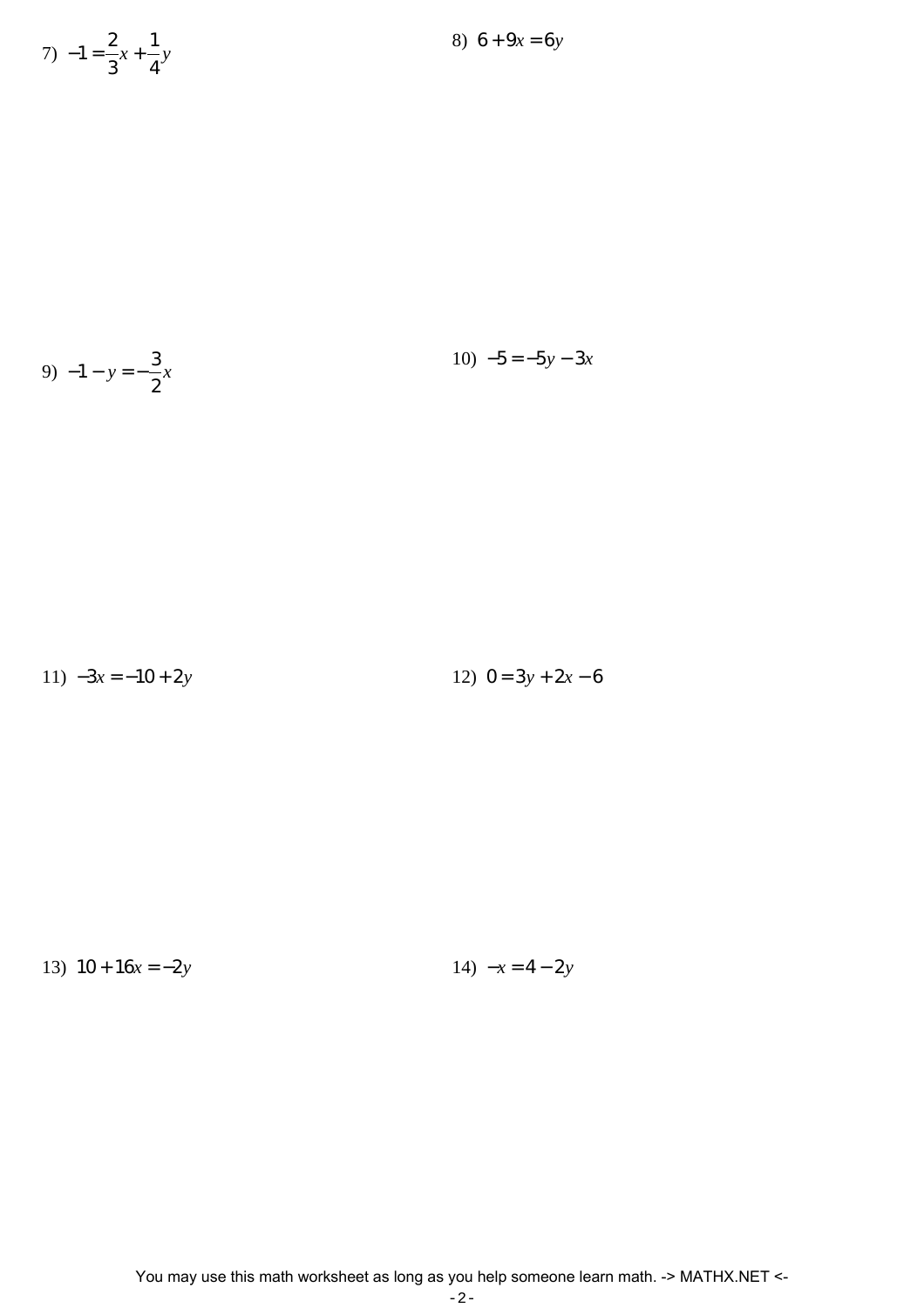$$
17) \ \ 9 - x = 3y \tag{18} \ \ -3 - 3x = 0
$$

19) 
$$
-9x + 6 = 3y
$$
  
20)  $-y + x = -2$ 

21)  $-3x + 3y = -12$  22)  $0 = -x$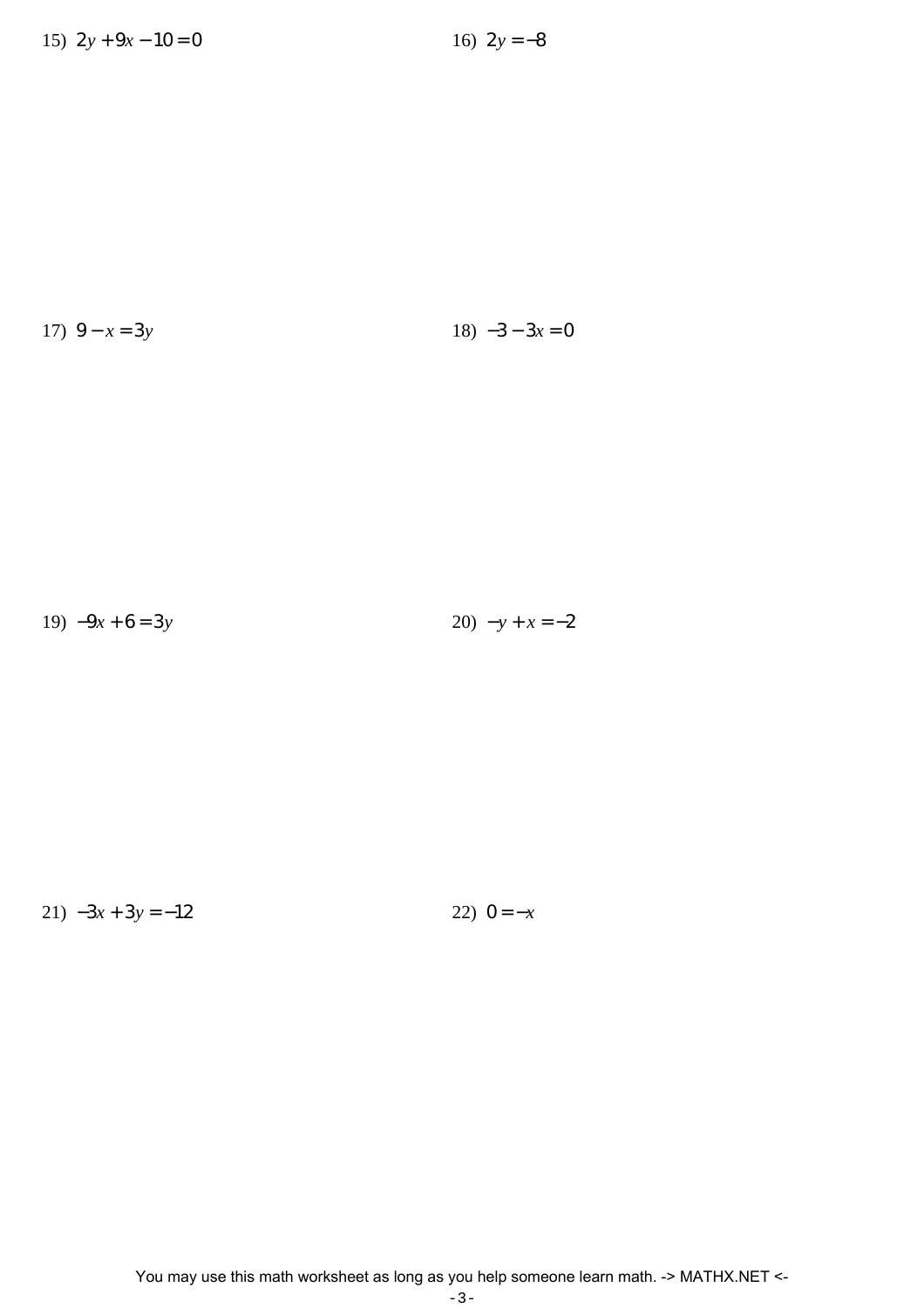$$
25) \ 3y + 5x = 9 \qquad \qquad 26) \ -20 = -6x - 5y
$$

27)  $-4 + y = 2x$ 28)  $5y - 15 + 3x = 0$ 

29)  $6x = -6 - 9y$ 

30)  $-2y = 9x - 8$